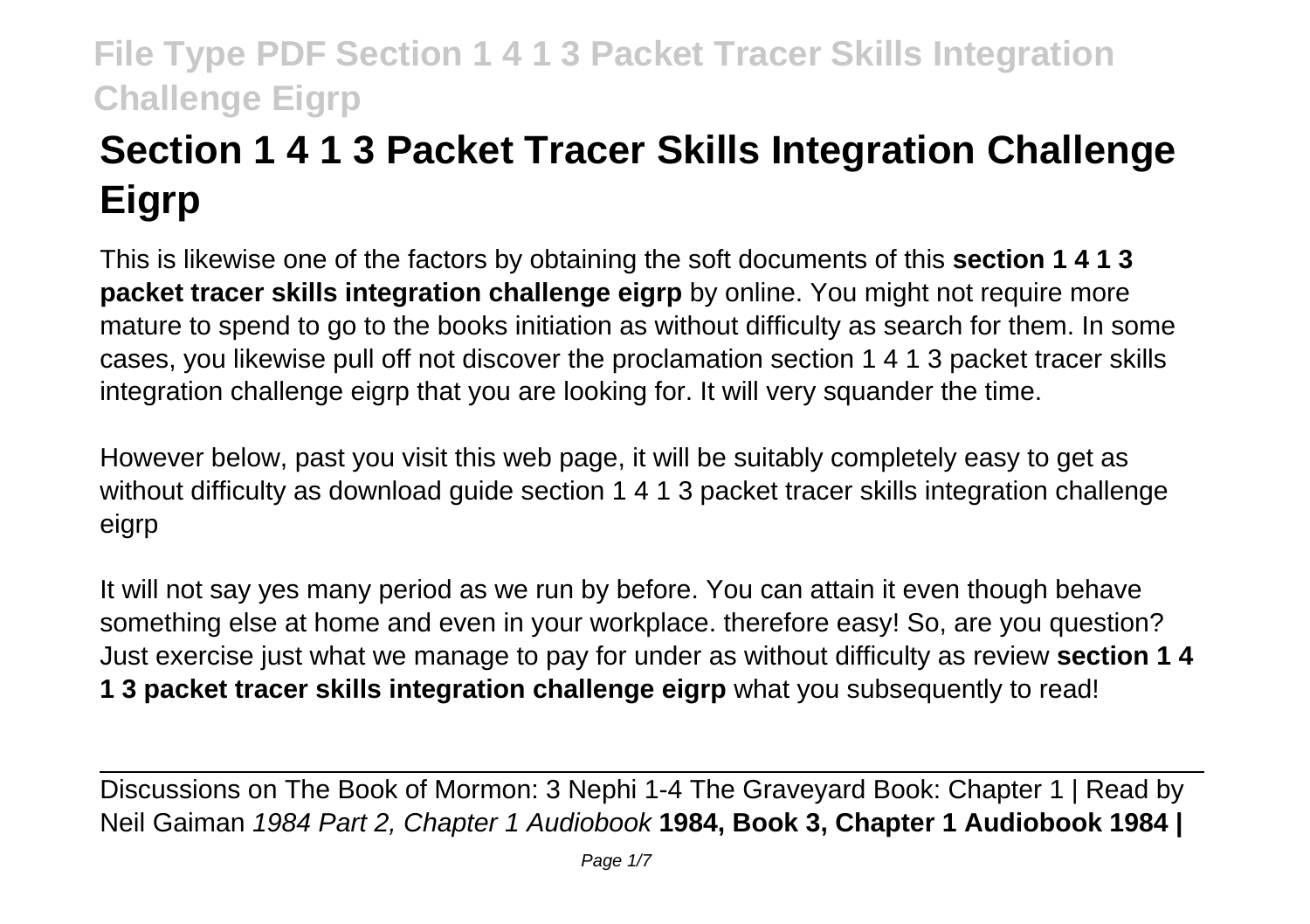# **Book 1 | Chapter 1 Summary \u0026 Analysis | George Orwell**

Frindle by Andrew Clements Read Aloud Chapters 1-3 Where the Red Fern Grows Chapters 1 and 2 Ex-Cardinal McCarrick Report to be published Nov 11 OMAM Chapter 1 Frankenstein by Mary Shelley | Volume 1: Chapter 1

Cambridge IELTS 14 Test 3 I Listening Test with Answers I IELTS Listening Test 2020 Frankenstein chapter 1 Audio 1984, Chapter 1 Audiobook

The Birth of Jesus - Gospel of Luke Ch. 1-2Jane Eyre | Chapter 1 Summary \u0026 Analysis | Charlotte Brontë Of Mice and Men | Chapter 1 Summary \u0026 Analysis | John Steinbeck Audio bible book of Ruth chapter 1-4 **Brian's Winter by Gary Paulsen Chapters 1-3** The Hate U Give Chapter 1 - Read by Ms. Nisa **1984, Chapter 4 Audiobook** Section 1 4 1 3 • sections 1(3), 1(3A) and 1(4) provide registration by entitlement of people born in the UK

after 1 January 1983 • section 1(4) provides an entitlement provision for either a child or an adult •...

### Registration as British citizen: children

(4) A person born in the United Kingdom after commencement who is not a British citizen by virtue of subsection (1) [F9, (1A)] or (2) shall be entitled, on an application for his registration as a...

#### British Nationality Act 1981

(3) The court or adoption agency must at all times bear in mind that, in general, any delay in coming to the decision is likely to prejudice the child's welfare. (4) The court or adoption Page 2/7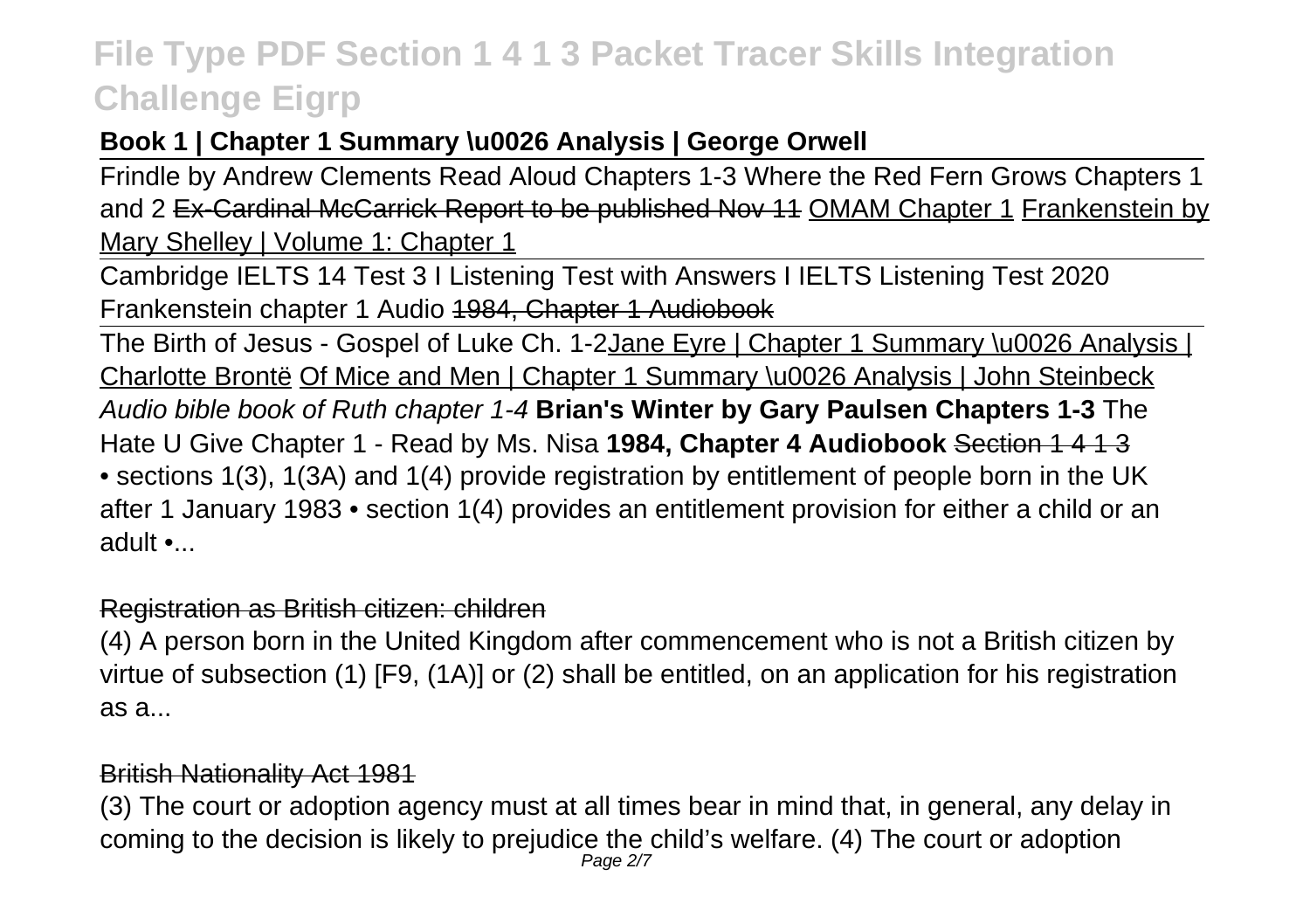#### agency...

#### Adoption and Children Act 2002

This annex sets out the criteria for classification in hazard classes and in their differentiations and sets out additional provisions on how the criteria may be met.

### CLP, ANNEX L.CLASSIFICATION AND LABELLING REQUIREMENTS

(3) A statement under section 1 may refer the employee for particulars of either of the matters specified in subsection (4)(e) of that section to the law or to the provisions of any collective agreement directly affecting the terms and conditions of the employment which is reasonably accessible to the employee.

### Employment Rights Act 1996, Sections 1 – 4: Statement of ...

3: Cooperation and accountability. i. You keep up to date with and follow the law and regulation governing the way you work. You cooperate with the SRA, other regulators, ombudsmen and those bodies with a role overseeing and supervising the delivery of, or investigating concerns in relation to, legal services.

### SRA | Code of Conduct for Firms | Solicitors Regulation ...

1 Power of constable to stop and search persons, vehicles etc. E+W (1) A constable may exercise any power conferred by this section— (a) in any place to which at the time when he proposes to exercise the power the public or any section of the public has access, on payment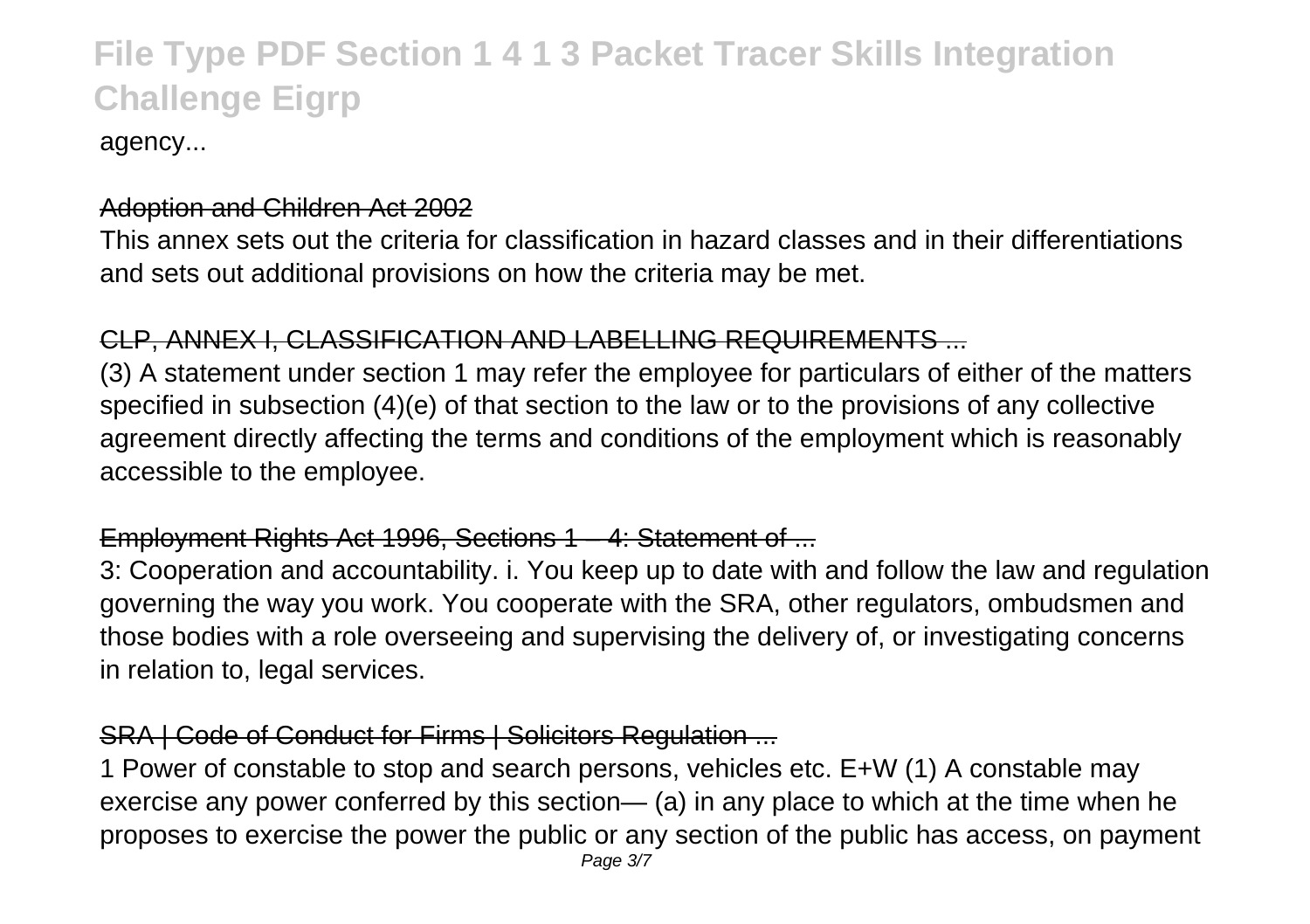or otherwise, as of right or by virtue of express or implied permission; or (b) in any other place to which people have ...

#### Police and Criminal Evidence Act 1984

1 Statement of initial employment particulars. E+W+S (1) Where [F1 a worker] begins employment with an employer, the employer shall give to [F2 the worker] a written statement of particulars of employment. [F3 (2) Subject to sections 2(2) to (4)— (a) the particulars required by subsections (3) and (4) must be included in a single document; and (b) the statement must be given not later than ...

#### Employment Rights Act 1996

(3) An offence committed under this section by destroying or damaging property by fire shall be charged as arson. Modifications etc. (not altering text) C1 S. 1 applied by Aviation and Maritime Security Act 1990 (c. 31, SIF 39:2), s. 18(2) C2 S. 1 extended (prosp.

#### Criminal Damage Act 1971

4.1.3.1 Lifelines shall be securely becketed around the inside and outside of the liferaft. 4.1.3.2 The liferaft shall be fitted with an efficient painter of length equal to not less than 10 m plus the distance from the stowed position to the waterline in the lightest seagoing condition or 15 m whichever is the greater.

Gode International Life-saving appliance Code (MSC.48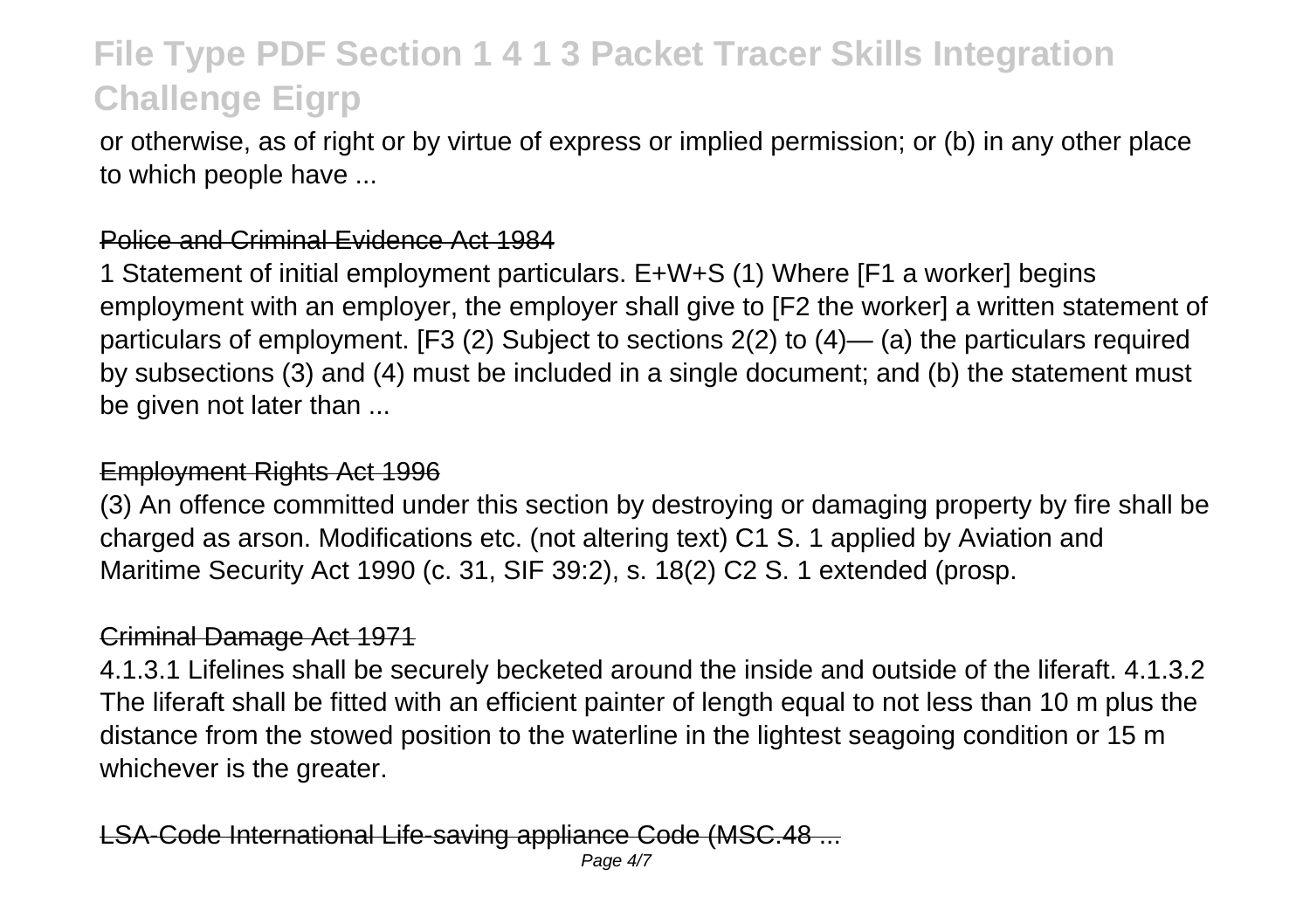This defect will be added to section 4.4.3 of the inspection manual. 4.5.4 Compliance with requirements - Front and rear fog lamps Information will be added to clarify how to check if the rear fog ...

#### [Withdrawn] MOT inspection manual for cars and passenger ...

5.1-5.3: Referrals, introductions and separate businesses. i. ... Made under sections 31 and 32 of the Solicitors Act 1974, section 89 of, and paragraphs 2 and 3 of Schedule 14 to, the Courts and Legal Services Act 1990 and section 57(2) and (8) of the Legal Aid, Sentencing and Punishment of Offenders Act 2012. ...

#### SRA | Code of Conduct for Solicitors, RELs and RFLs ...

6.1.1. General condition. This sub-section covers the condition of the general structure but does not include prescribed areas. These are checked under sections 1 (brakes), 2 (steering), 5 (axles ...

### 6. Body, structure and attachments - MOT inspection manual ...

4.1 Investigator's Qualifications and Agreements. 4.1.1 The investigator(s) should be qualified by education, training, and experience to assume responsibility for the proper conduct of the trial, should meet all the qualifications specified by the applicable regulatory requirement(s), and should provide evidence of such qualifications through up-to-date curriculum vitae and/or other ...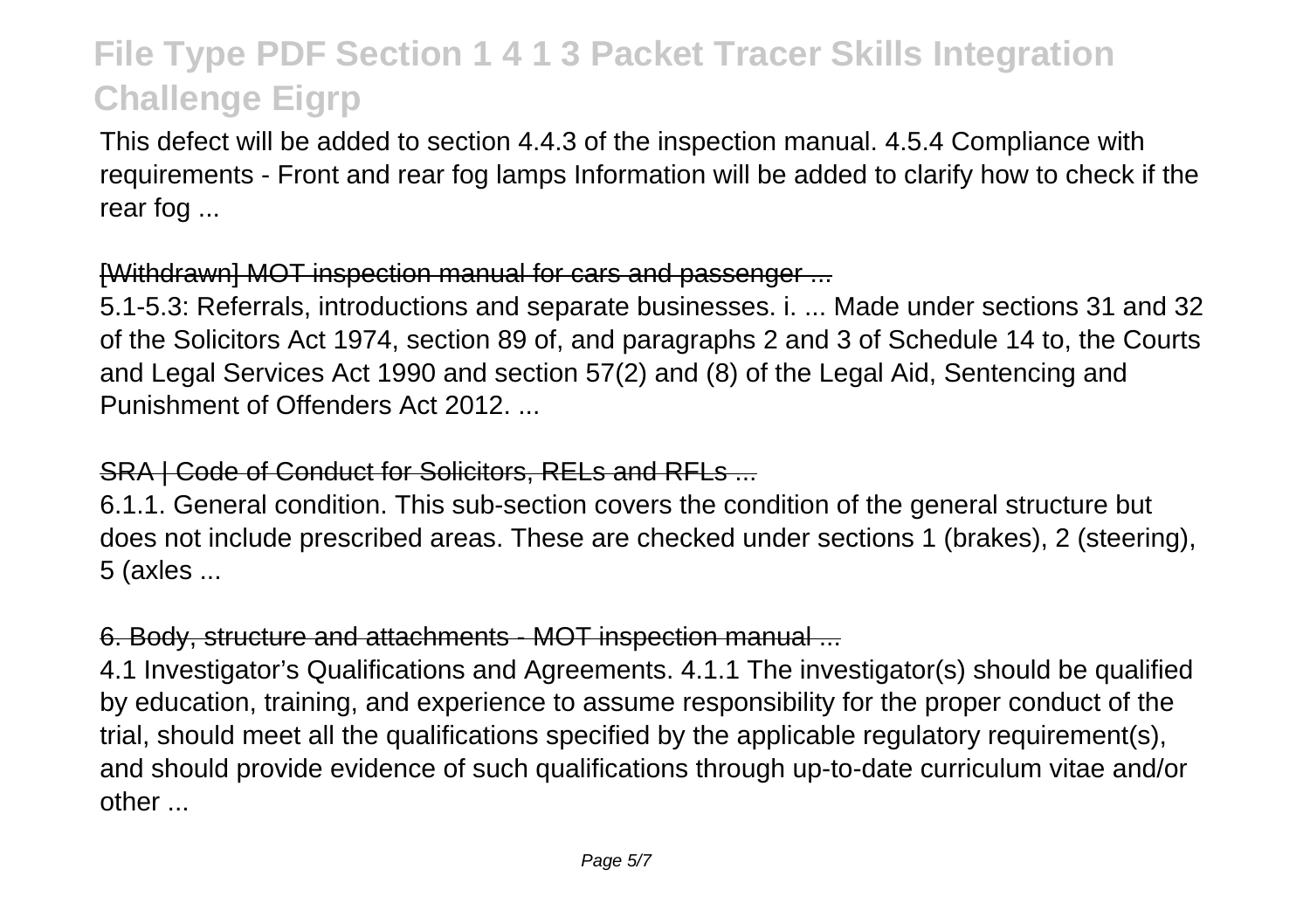## ICH GCP - 4. INVESTIGATOR - ICH GCP

(4) This paragraph does not apply in the context of applications made under section BPILR or DVILR. GEN.3.3.(1) In considering an application for entry clearance or leave to enter or remain where

# Immigration Rules Appendix FM: family members ... - gov.uk

4.1.3: Barbiturates 4.2: Drugs used in psychoses and related disorders 4.2.1: Antipsychotic drugs 4.2.2: Antipsychotic depot injections 4.2.3: Drugs used for mania and hypomania 4.3: Antidepressant drugs 4.3.1: Tricyclic and related antidepressant drugs 4.3.2: Monoamineoxidase inhibitors (maois) 4.3.3: Selective serotonin re-uptake inhibitors

## All BNF sections | OpenPrescribing

4.1.3.3 For the purposes of instructions and calculation of payments, the Mandatory Ancillary Serviceof Frequency Response as described in this Paragraph 4.1.3 shall be referred to as "Mode A Frequency Response". 4.1.3.4 The Companymay at any time instruct a to operate User any one or more BM Unit(s)so as to provide the following

### CUSC - SECTION 4

For taxable year 2005, A makes a timely section 1296 election with respect to its stock, and thus its QEF election is automatically terminated pursuant to § 1.1295-1(i)(3). In 2006, A's stock in FX ceases to be marketable, and therefore its section 1296 election is automatically terminated under paragraph (h)(3) of this section.